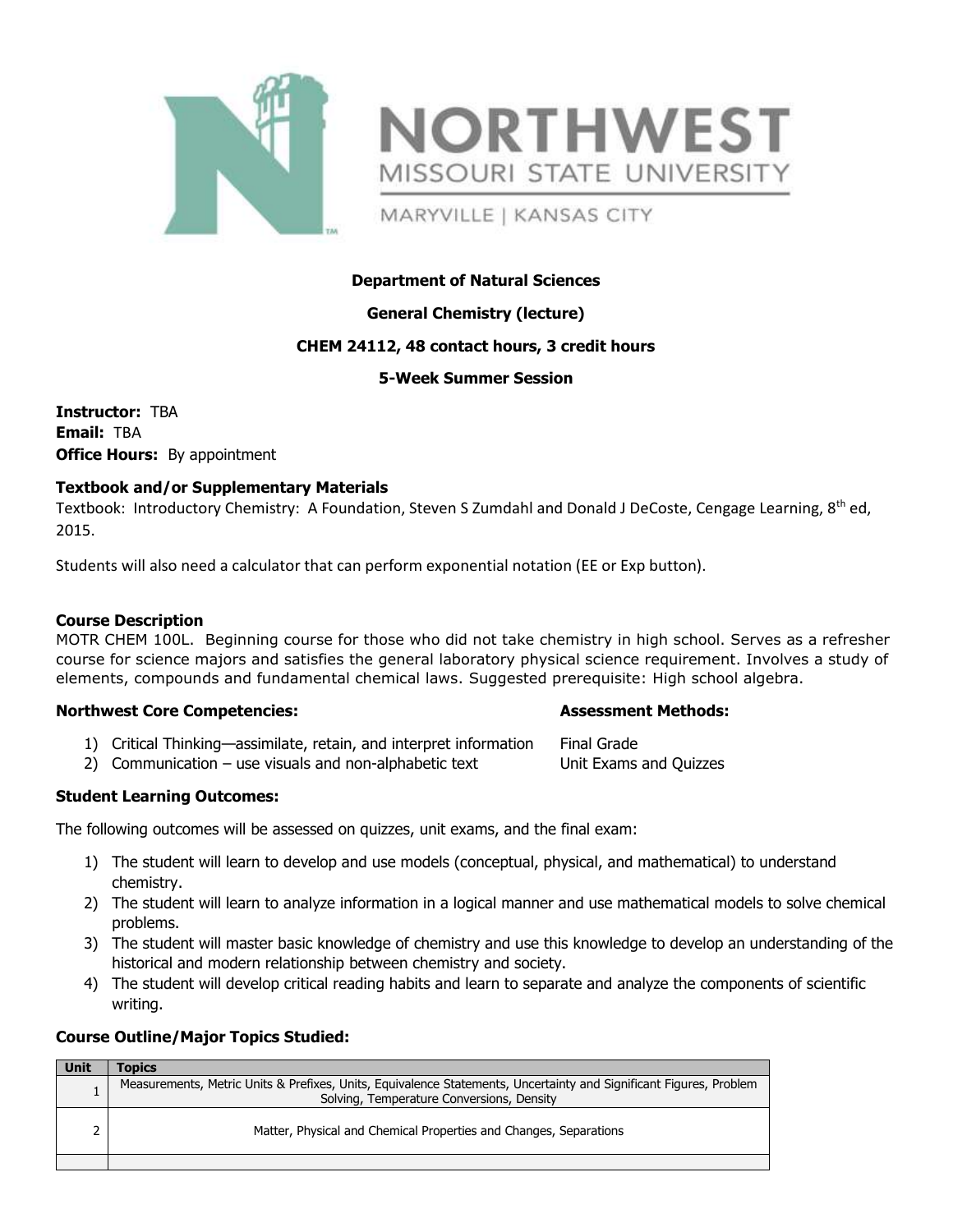| 3  | Atomic Structure, Isotopes, Periodic Table, States of Matter, Ions                                                                          |  |
|----|---------------------------------------------------------------------------------------------------------------------------------------------|--|
| 4  | Naming binary compounds, Polyatomic ions, Naming Acids                                                                                      |  |
| 5  | <b>Balancing Chemical Equations</b>                                                                                                         |  |
| 6  | Chemical Reactions: Aqueous Reactions, Precipitation Reactions, Acid/Base Reactions                                                         |  |
| 7  | Mole to Gram Conversions; Atomic Masses, Formula and Percent Composition                                                                    |  |
| 8  | Empirical and Molecular Formulas, Equations and Molar Relationships, Equations and Mass Calculations, Limiting<br>Reagent and Percent Yield |  |
| 9  | Solutions, Molarity, Dilutions, Stoichiometry in Solution Reactions, Neutralization Reactions                                               |  |
| 10 | Pressure, Gas Laws, and Kinetic Molecular Theory                                                                                            |  |

**Disclaimer: Course schedule is subject to change and you will be responsible for abiding by any such changes. Your instructor will notify you of any changes.**

## **Instructional Methods and Techniques**

This course will be delivered fully online, and all instructional methods and assessments outlined as followed will be adapted to this format on Canvas. This course will be taught as a lecture with some in class activities such as discussion, videos, and the use of models, as well as filling in the necessary parts of PowerPoints.

## **Course Requirements**

While exam and quiz scores are not the ultimate measure of your knowledge of chemistry, they are an important way to monitor your performance in the class. Students will be graded as individuals and NOT against a curve. Grades will be based on five unit exams, a final exam, and daily quizzes.

| Assessment                               | <b>Points</b> |
|------------------------------------------|---------------|
| 'Daily' quizzes $-15 \times 10$ pts each | 150 points    |
| Unit exams $-5 \times 50$ pts each       | 250 points    |
| Cumulative final exam                    | 100 points    |

## **Grading Scale: based on % of 500 (approximately) points**

| Percentage of possible points | <b>Letter Grade</b> |
|-------------------------------|---------------------|
| 100-89.50%                    | Ē                   |
| 89.49-79.50%                  | B                   |
| 79.49-69.50%                  | ◡                   |
| 69.49-59.50%                  | D                   |
| 59.49-0%                      |                     |

# **Attendance Policy**

Students are expected to attend all classes as specified in the course syllabus for each course. However, specific attendance policies may vary from instructor to instructor. Each instructor will clarify the policy at the beginning of each course. It is the responsibility of the student to promptly notify his or her instructor when unable to attend class.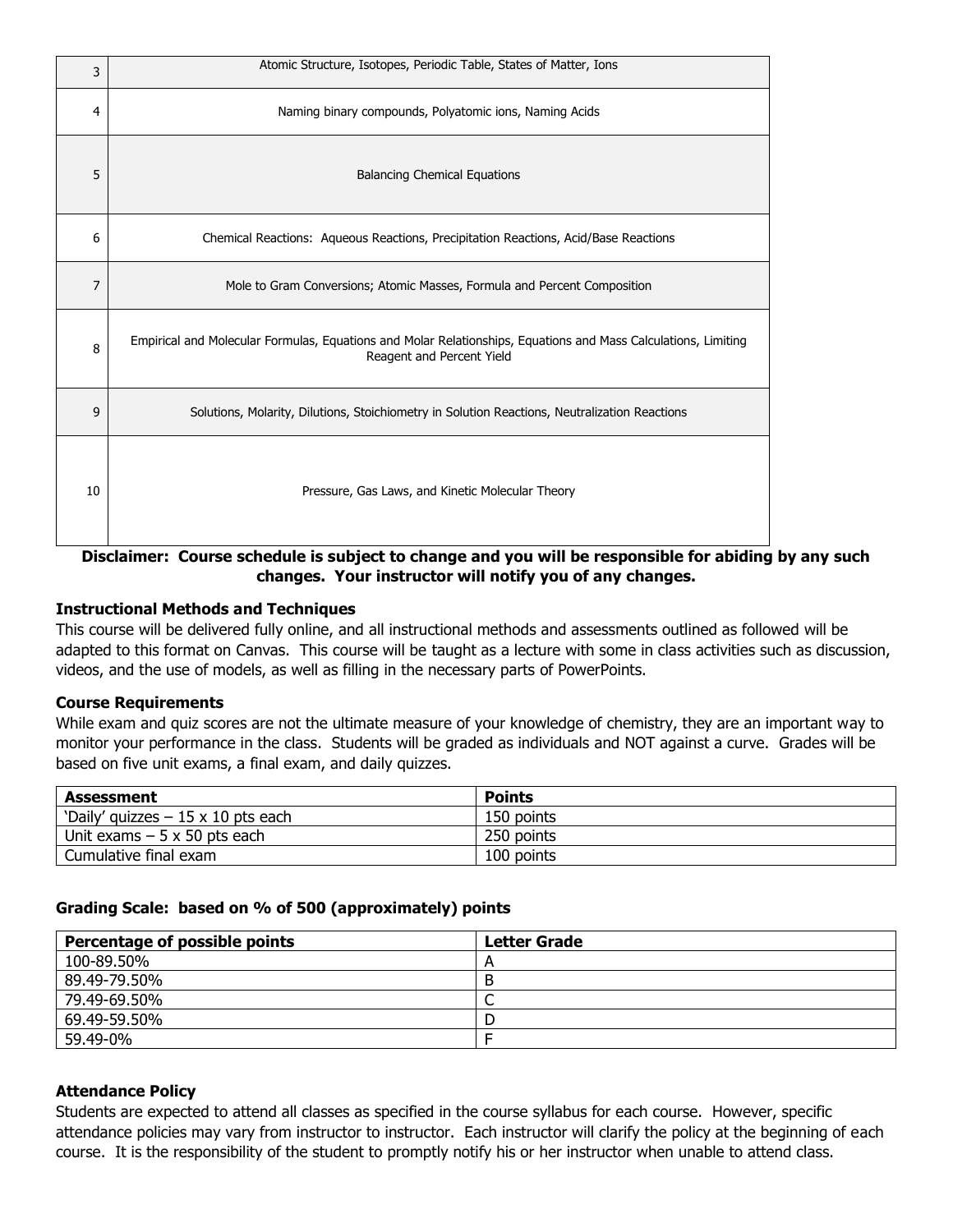Students receiving veterans' benefits should consult with the coordinator of Veterans' Affairs for additional attendance requirements.

Please note, that although this is an online course, the instructor can see how much time was spent in the course by utilizing Canvas analytics.

Please refer to the following link to view Northwest Missouri State University's Attendance Policy: <https://www.nwmissouri.edu/policies/academics/Attendance.pdf>

## **Code of Academic Integrity Policy**

The students, faculty, and staff at Northwest endeavor to sustain an environment that values honesty in academic work, that acknowledges the authorized aid provided by and intellectual contributions of others, and that enables equitable student evaluation.

Sustaining academic integrity at Northwest is the responsibility of the entire university community. The value of the educational experience, the reputation of Northwest's courses of study and degrees, and the university's mission of ensuring student success—each of these depends on diffuse academic integrity.

Students bear the responsibility of performing with academic integrity in all academic situations. Students should be especially attentive to academic integrity whenever submitting academic work for evaluation, honors

Students are responsible for understanding the eight areas of academic behavior which violate the Code of Academic Integrity: (1) knowingly obtaining unauthorized aid or information; (2) knowingly giving unauthorized aid or information; (3) committing plagiarism from written, electronic, or internet sources; (4) misrepresenting facts or data; (5) offering bribes; (6) using library resources unethically; (7) using computer resources unethically; and (8) knowingly assisting in any of the above practices.

The students, faculty, and staff at Northwest endeavor to sustain an environment that values honesty in academic work, that acknowledges the authorized aid provided by and intellectual contributions of others, and that enables equitable student evaluation. Please refer to Northwest Missouri State University's Academic Honesty Policy at [http://nwmissouri.smartcatalogiq.com/en/2017-2018/Undergraduate-Catalog/Policies-and-Regulations/Academic-](http://nwmissouri.smartcatalogiq.com/en/2017-2018/Undergraduate-Catalog/Policies-and-Regulations/Academic-Policies/Academic-Honesty)[Policies/Academic-Honesty.](http://nwmissouri.smartcatalogiq.com/en/2017-2018/Undergraduate-Catalog/Policies-and-Regulations/Academic-Policies/Academic-Honesty)

## **Administrative Drop**

An instructor may administratively drop a student from the course if the student has not met the prerequisite of for the course as stated in the catalog or if the student failed to attend/log in to class without notifying the instructor.

## **University Communications**

Students are required to use their Northwest student email account for any correspondence within the university. Students are also highly advised to check their email accounts on a regular basis.

## **Special Accommodations Policy**

Northwest Missouri State University complies with Section 504 of the Rehabilitation Act of 1973 and the American with Disabilities Act of 1990.

If a student has a disability that qualifies under the ADAAA and requires accommodations, he/she/they should contact the Office for Equity and Accessibility for information on appropriate policies and procedures. Disabilities covered by the ADA may include learning, psychiatric, physical disabilities, or chronic health disorders.

Students requiring special classroom accommodations should meet with me during office hours so that we can discuss how to meet your needs this semester. Prior to our meeting be sure you have met with Pat Wyatt in the Proctoring Center in OL 242 on the 2nd floor of Owens Library. You can also contact the office at 660.562.1639, or email at [pjp@nwmissouri.edu](mailto:pjp@nwmissouri.edu) or [ADA@nwmissouri.edu.](mailto:ADA@nwmissouri.edu)

If you have been approved for an accommodation, if you have emergency medical information to share with me, or if you need special arrangements in case the building must be evacuated, please inform me immediately.

# **Non-Discrimination and Anti-Harassment Policy**

Northwest Missouri State University (the "University") is committed to maintaining an environment for all faculty, staff, students, and third parties that is free of illegal discrimination and harassment. In keeping with that policy, the University